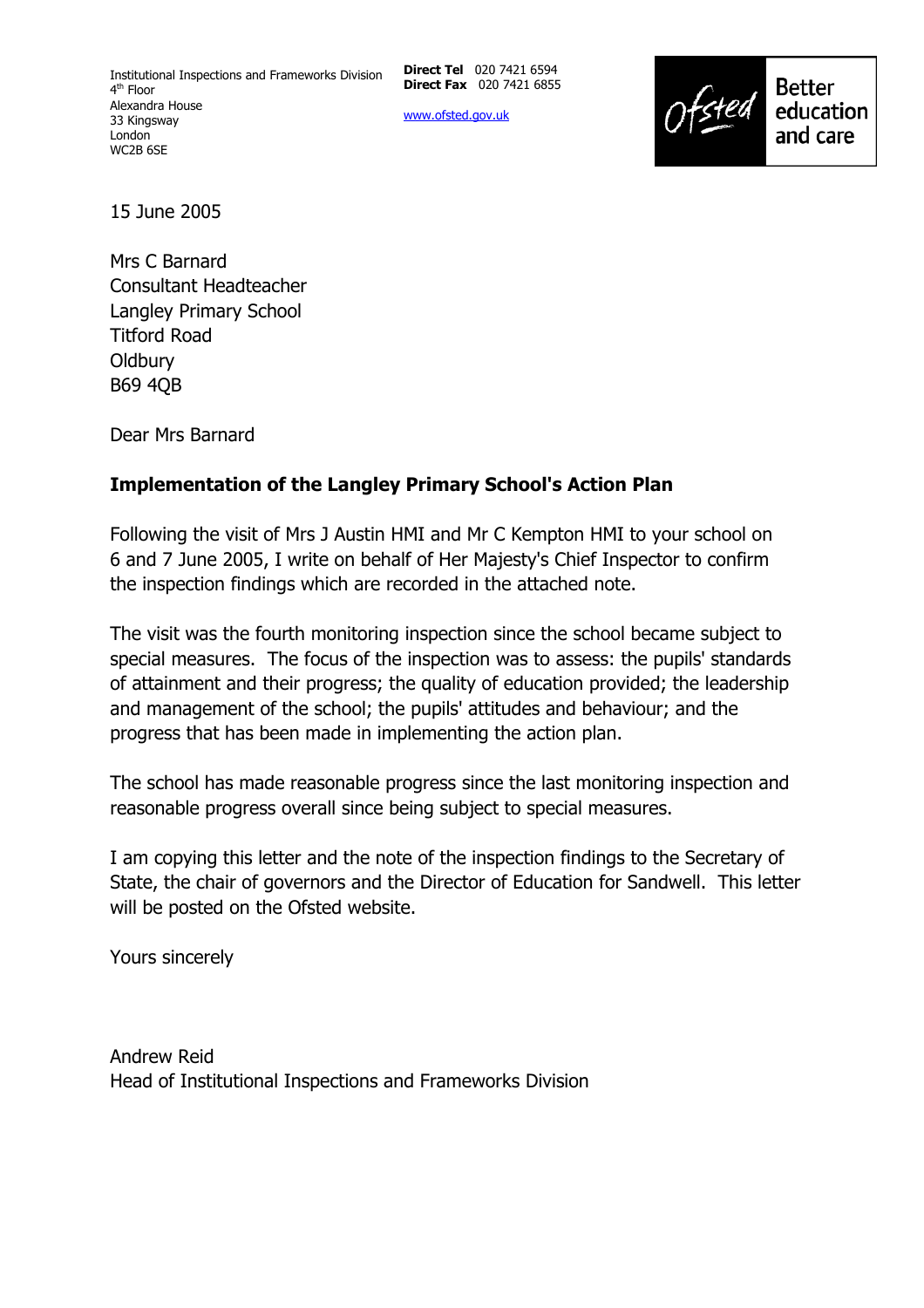

# **IMPLEMENTATION OF LANGLEY PRIMARY SCHOOL'S ACTION PLAN**

# Findings of the fourth monitoring inspection since the school became subject to special measures

During the visit 23 lessons or parts of lessons, three registration sessions and one assembly were inspected. Meetings were held with the consultant headteacher, the chair of governors and the LEA's school improvement officer. Informal discussions were held with other members of staff and with pupils and samples of work were examined. A range of documents was scrutinised. Using this evidence, HMI made the following observations to the consultant headteacher, the chair of the governing body and a representative from the LEA.

The quality of teaching has improved since the last visit. Of the 23 lessons observed, all were at least satisfactory, five were good, and two, very good. In the majority of lessons the teachers prepared very thoroughly and the lesson objectives were clear. In the most successful lessons, the pace was brisk and the pupils were well supported and challenged; effective use was made of open questions to encourage the pupils to articulate their thinking. Behaviour was well managed and relationships strong. Appropriate use was made of praise to encourage the pupils. However, in too many lessons the pace was pedestrian. The teachers tended to dominate proceedings so that the pupils became passive observers of the teaching rather than active participants in their learning. Whole class teaching was aimed largely at the average-attaining pupils and insufficient attention was given to targeted questioning to ensure that all participated in the lesson. As a consequence, lower-attaining pupils, especially the boys, quickly lost focus. The more-able pupils often worked on tasks independently of the teacher and, as a result, their work rate was slow. In the foundation subjects, lessons were too task oriented with insufficient attention placed on the development of subject specific skills, knowledge and understanding.

The attitudes and behaviour of the pupils have improved. They were satisfactory in eight lessons, good in 12 and very good in three. The behaviour policy is having a positive impact throughout the school and is applied consistently by the staff. The pupils show respect for the teachers and speak courteously to visitors, often initiating conversations. Good daily routines are well established and movement around school is orderly. The pupils behave well in assembly. Behaviour in the playground has improved and reported incidents of poor behaviour have reduced considerably. Attendance has improved since the last visit and is now approaching the national average. There remains work to do in convincing some parents of the importance of regular attendance on attainment, as too many organise long weekends and holidays in term time.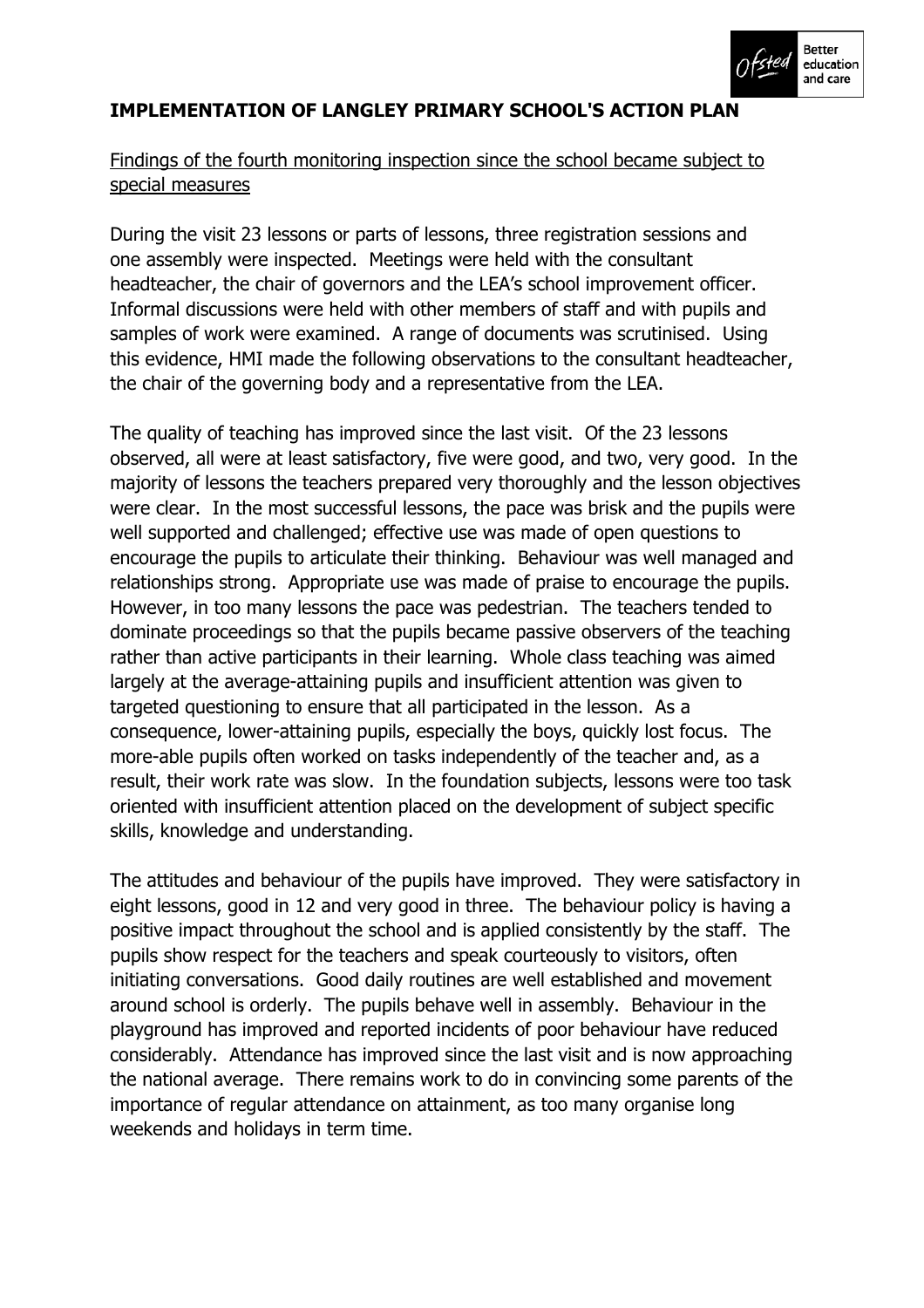

The consultant headteacher is providing authoritative and influential leadership. The outcomes of regular monitoring continue to be followed up rigorously. The thorough analysis of test results and the pupils' progress is providing the basis for increased, appropriate levels of staff accountability. With well considered direction, and the provision of carefully targeted training and support, the consultant headteacher is enabling the staff to take on leadership responsibilities at all levels. Considerable strides have been made in the development of an efficient assessment system and the capacity of the co-ordinator to sustain this. The responsibilities of the senior teacher for teaching and learning are well matched to her strengths. The deputy headteacher is leading the development of subject management effectively; core subject managers are working in partnership with the co-ordinators of foundation subjects to build a shared understanding of their roles and responsibilities. Through their subject audits, all subject managers are identifying development priorities and contributing to the school improvement plan. All staff are contributing to the review of the curriculum.

The governing body has successfully appointed a headteacher to take up post in September; her induction programme is underway. Governors continue to play a regular part in monitoring progress through attendance at the task group meetings. They are providing an increasing level of challenge to the school. The governing body has introduced a helpful induction policy which links new governors to an experienced "buddy"; two recently appointed governors are benefiting from this.

The LEA's support has been well focused on the school's priorities and well received by the teachers. An advanced skills teacher is working alongside the staff to improve the quality of teaching. Additional finance has been made available for a range of appropriate purposes, including the refurbishment of the ICT suite. Assistance in identifying priorities for the pupils who speak English as an additional language, has helped the school to improve the match of provision to need. Considerable support for the appointment of a substantive headteacher has been provided for the governing body.

#### **Action taken to address the areas for improvement**

#### **1: raise standards in English, mathematics, science, information and communications technology (ICT) and religious education**

A thorough analysis of the outcomes of both the Key Stage 1 national tests and the optional tests for Years 3 to 5 has been conducted. This indicates that slightly fewer than half the pupils in Key Stage 2 are reaching the levels expected for their age; performance is weakest in Year 5. Areas where the pupils' learning is least secure have been identified for further work; this information is available for the teachers as they prepare for their new classes in the next academic year. The rate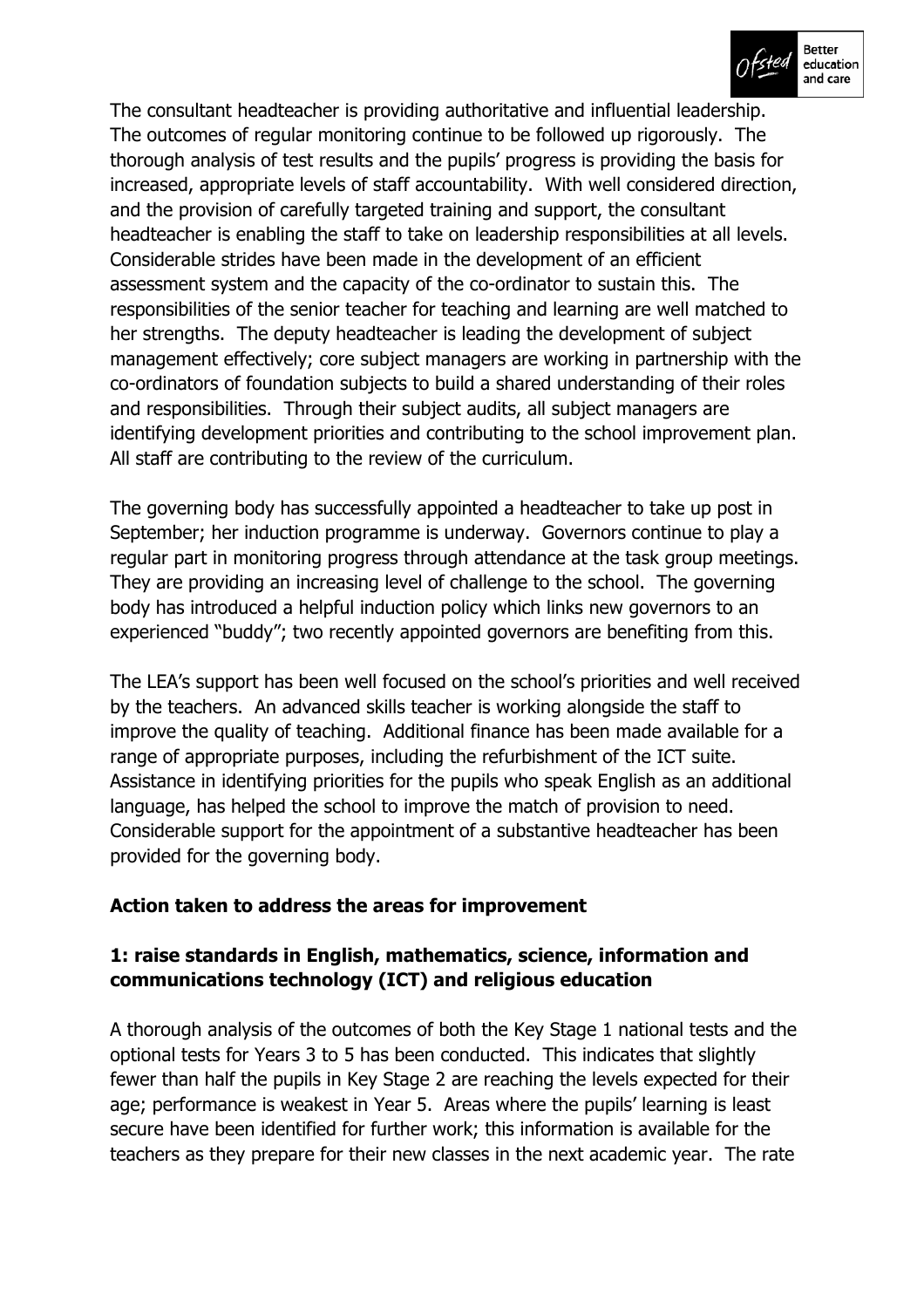

of progress of every pupil over the year has been measured. Whilst progress is broadly satisfactory, it is not rapid enough to make good the deficits in the pupils' previous learning. Effective use is being made of the assessment information to identify those pupils in need of support and a series of suitable intervention programmes have been initiated. Helpfully, regular testing to evaluate the effectiveness of these measures is planned. Additionally, areas where the design of the curriculum is not promoting progress effectively have been highlighted. In response to this, a review of the curriculum which encompasses skills' development, progression, continuity and breadth is underway in readiness for next term.

Progress on actions likely to raise standards is reasonable.

# **2: improve the leadership, management and governance of the school**

Comments on this area for improvement have been made above.

Progress is good.

# **3: improve the quality of teaching**

The school has an effective system for monitoring teaching and rightly judges the overall quality to be satisfactory. Monitoring practices have become embedded in the regular professional practice of the school; a monitoring code of conduct is understood by all staff. Each teacher is monitored twice a term with an announced observation. Strengths and areas for development are identified and quality time planned for feedback to the teacher. Individual teachers have made progress when identified for targeted support from an LEA Advanced Skills Teacher, the LEA school improvement adviser and the headteacher. The core subject co-ordinators have been given the responsibility for monitoring their own subject area and this has had a positive impact on their own teaching. Joint planning between parallel classes is enabling teachers to share ideas and learn from each other. There are well considered plans to improve teaching further through peer observation; disseminating good practice; setting clearer success criteria in lesson planning; further challenging the more-able pupils; and increased monitoring of the foundation subjects. The staffing has become more stable and will shortly include no long-term supply staff.

Progress is reasonable.